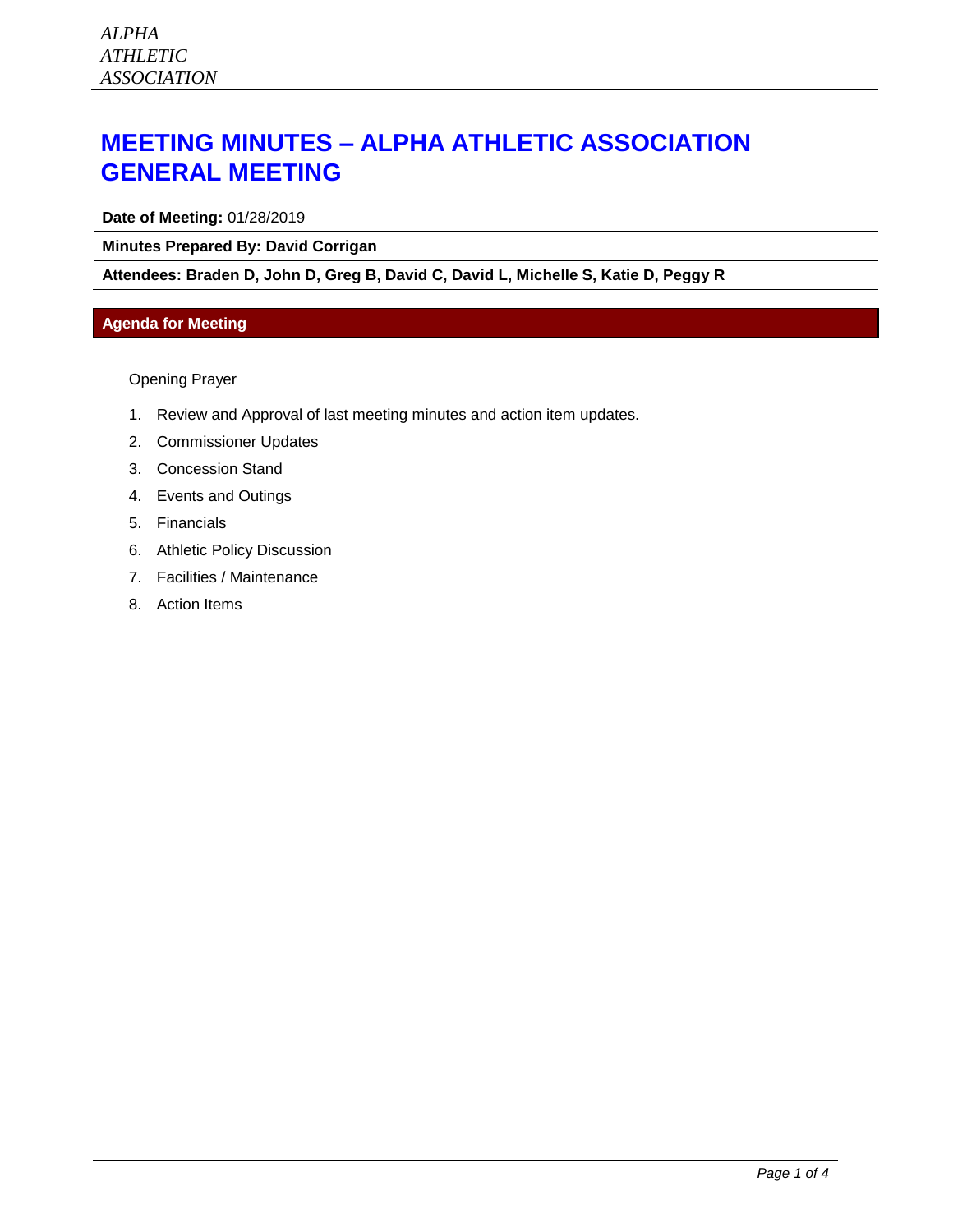| <b>Minutes</b> |                                                                            |                                                                                                                                                                                                                                                                                                                                |  |  |  |
|----------------|----------------------------------------------------------------------------|--------------------------------------------------------------------------------------------------------------------------------------------------------------------------------------------------------------------------------------------------------------------------------------------------------------------------------|--|--|--|
| Agenda #       | <b>Item</b>                                                                | <b>Resolutions/Discussions</b>                                                                                                                                                                                                                                                                                                 |  |  |  |
| Item#1         | Review and Approval of<br>last meeting minutes<br>and action item updates. | Minutes reviewed & approved.                                                                                                                                                                                                                                                                                                   |  |  |  |
|                |                                                                            | Action Items updates in table below                                                                                                                                                                                                                                                                                            |  |  |  |
|                |                                                                            |                                                                                                                                                                                                                                                                                                                                |  |  |  |
| Item #2        | <b>Commissioner Updates</b>                                                | Cross Country - Michelle - looking at uniforms still to get<br>samples for review - no other updates at this point.                                                                                                                                                                                                            |  |  |  |
|                |                                                                            | Soccer – John D – working on uniforms, plan to do glow in dark<br>soccer practice before season. New nets put in for smaller goals. Will<br>look at padlocking some goals as they are continually moved. Season<br>starts March 9 <sup>th</sup> , games on March 29 <sup>th</sup> . Registration forms going out this<br>week. |  |  |  |
|                |                                                                            | Volleyball - Katie D - starting registration preparation. Could<br>possibly do 2 x 3rd and 4 <sup>th</sup> grade teams. Depending on numbers could<br>maybe open up to 2 <sup>nd</sup> grade.                                                                                                                                  |  |  |  |
|                |                                                                            | Basketball - Bill S - via email - developmental girls qualified for<br>a state tournament at State College. 75% through season at this point -<br>coaches doing great. Communicated to coaches about locking door for<br>gym.                                                                                                  |  |  |  |
|                |                                                                            | Track - Bill S - via email - sign ups are set up - assumes \$40<br>includes T-Shirts - Greg and Bill to talk and align - is \$40 dollars the<br>appropriate fee for track. Discussion on using other schools practice<br>fields - Michelle will talk to Peggy.                                                                 |  |  |  |
| Item #3        | <b>Concession Stand</b>                                                    | Going well overall. We still have a gap with some home events where<br>concession stand was not opened.                                                                                                                                                                                                                        |  |  |  |
|                |                                                                            | Could students do it? Peggy to check.                                                                                                                                                                                                                                                                                          |  |  |  |
|                |                                                                            | 1/28 - Need further updates.                                                                                                                                                                                                                                                                                                   |  |  |  |
| Item #4        | <b>Events and Outings</b>                                                  | Sports Banquet - booked location, DJ & photobooth.                                                                                                                                                                                                                                                                             |  |  |  |
|                |                                                                            | Golf Outing – plan to continue the progress made with the event this year<br>and see if we can grow (vs all out on gala)                                                                                                                                                                                                       |  |  |  |
|                |                                                                            | Possible idea to do a color run event with cornhole tournament with food<br>trucks etc as a fundraiser (could open to other Catholic Schools)                                                                                                                                                                                  |  |  |  |
| Item #5        | Financials                                                                 | Greg & commissioners broke out budget by sport.                                                                                                                                                                                                                                                                                |  |  |  |
|                |                                                                            | Reviewed overall budget – pretty much breaking even this year, need to<br>check on some tournaments costs, track vs XC and a cumulative view<br>during the year                                                                                                                                                                |  |  |  |
| Item #6        | <b>Athletic Policy Review</b>                                              | Asked attendees if there was any other feedback other than emails                                                                                                                                                                                                                                                              |  |  |  |
|                |                                                                            | Heather was updating for latest revision.                                                                                                                                                                                                                                                                                      |  |  |  |
|                |                                                                            | Talked about grade play-ups with approval needed to be add for the<br>roster.                                                                                                                                                                                                                                                  |  |  |  |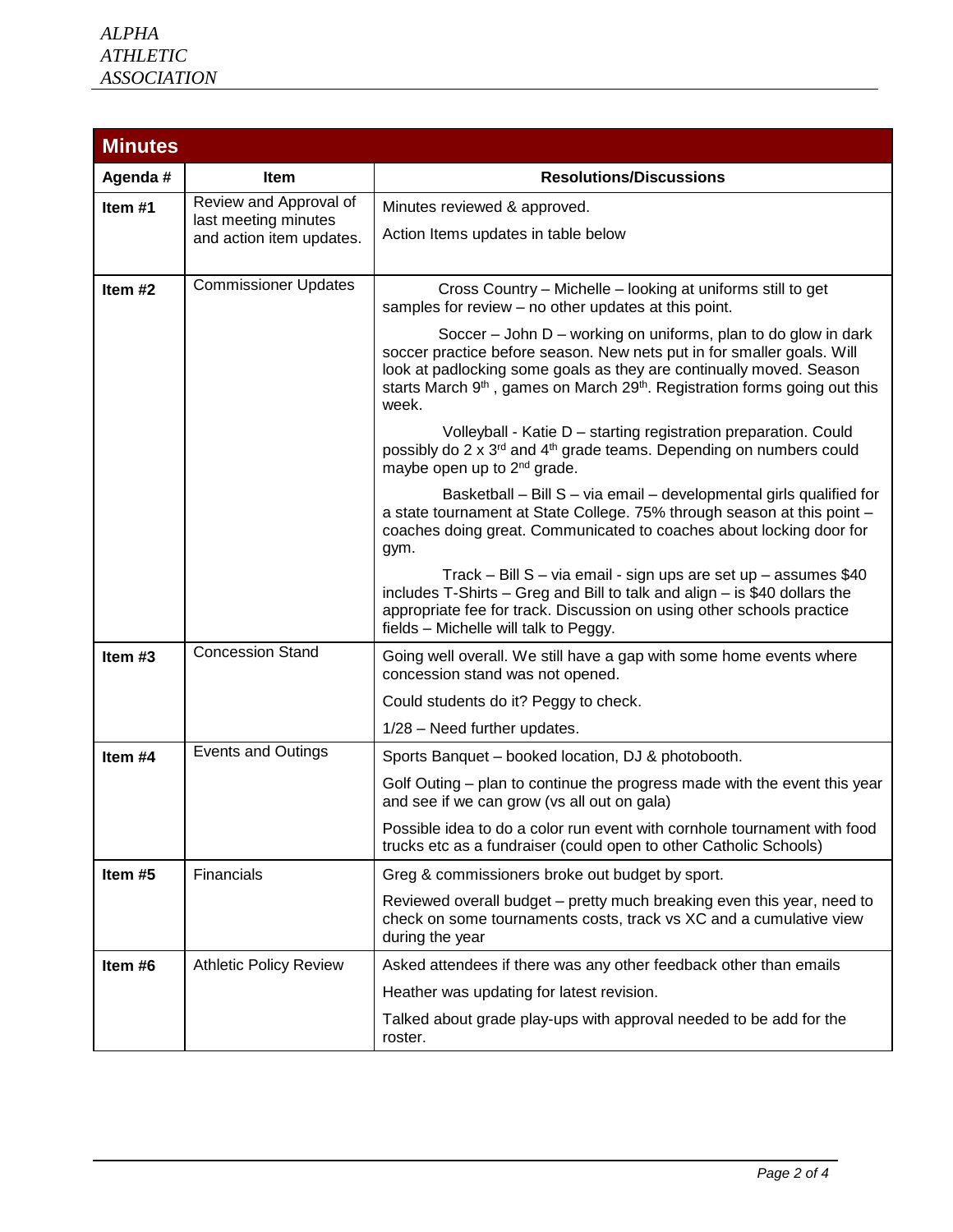| <b>Minutes</b> |                   |                                                                                                                                                     |  |  |  |  |
|----------------|-------------------|-----------------------------------------------------------------------------------------------------------------------------------------------------|--|--|--|--|
| Item #7        | <b>Facilities</b> | Suggestion - Could we put a swipe card on the interior door down to<br>APEX - review with Peggy.                                                    |  |  |  |  |
|                |                   | Black box on wall is available for gym rentals or possibly coaches as<br>needed.                                                                    |  |  |  |  |
|                |                   | Water fountain – can the fountain in the lobby be changed / upgraded<br>\$517 on lowes for retrofit who could install – possibly blast on Teamsnap. |  |  |  |  |
|                |                   | Home and Away signs above the bleachers for teams would be helpful<br>also                                                                          |  |  |  |  |
|                |                   | Sponsor signs in gym – banner ideas was thrown out again to roll over                                                                               |  |  |  |  |
|                |                   | Put signs on gym door and on propping bracket to say must be kept<br>locked until after 6pm                                                         |  |  |  |  |
|                |                   | Can we make a list of other items needing repair:                                                                                                   |  |  |  |  |
|                |                   | Entry way to boys locker room, thermostat box in gym, volleyball poles<br>anchors,                                                                  |  |  |  |  |